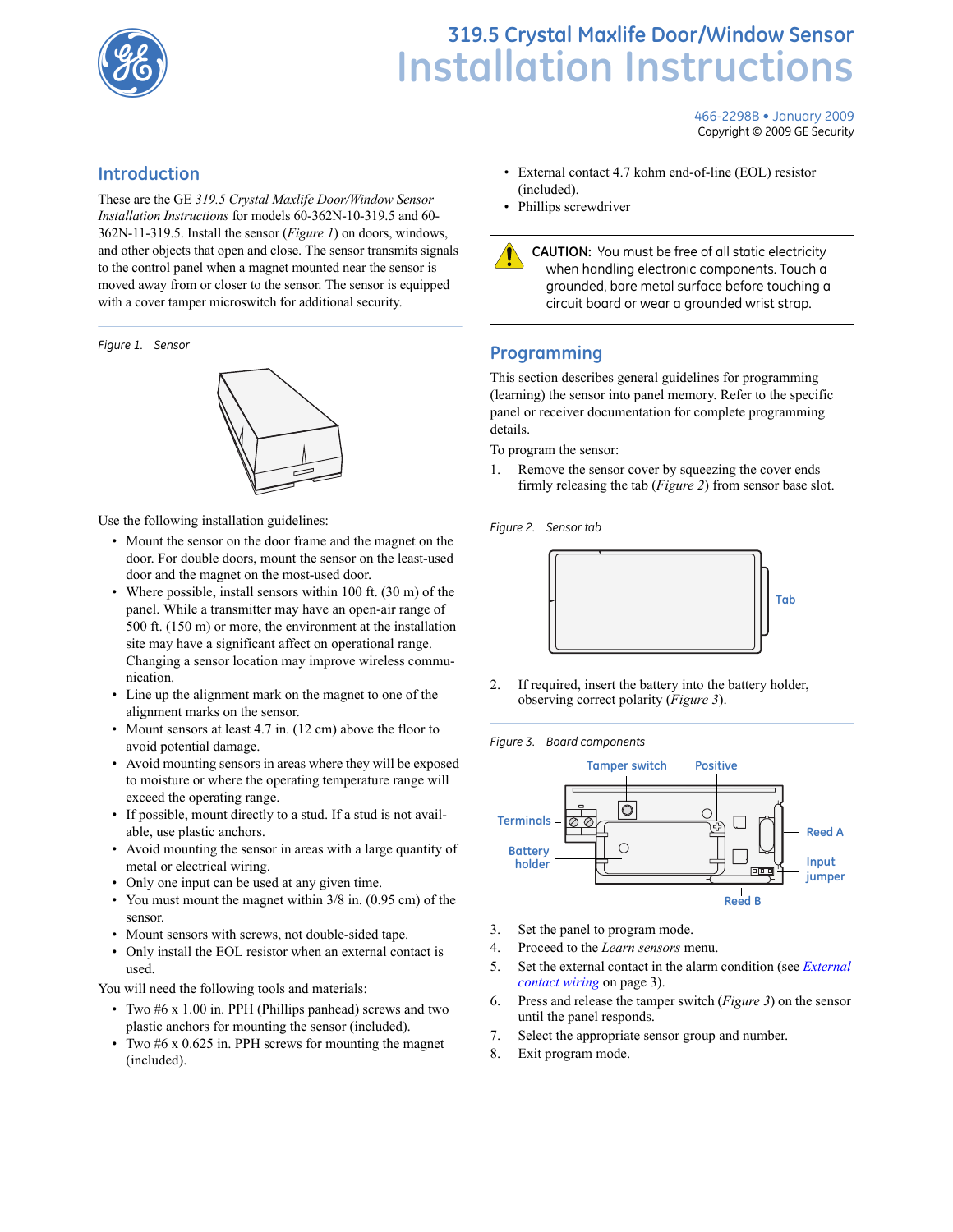#### **Input selection**

Only one door/window input can be used at any given time. For example, if the external contact is used, internal reed switches (Reed A and Reed B in *Figure 3* [on page 1\)](#page-0-0) cannot be used. **Note:** Power down the device before positioning the input selection. See *[Figure 4](#page-1-3)* and position the input selection jumper to select:

**Reed B.** Left two pins covered.

**Reed A.** Right two pins covered (default).

**External contact.** Jumper removed.

#### <span id="page-1-3"></span>*Figure 4. Input selection jumper*



#### **Verify RF communication**

Before mounting the sensor, verify the sensor mounting location provides good RF panel communication.

To verify:

- 1. Put the panel/receiver into sensor test mode.
- 2. Take the sensor to the mounting location.
- 3. Hold the magnet next to the alignment mark on the the sensor (*[Figure 5](#page-1-2)*) and then pull the magnet away from the sensor.

#### <span id="page-1-2"></span>*Figure 5. Alignment marks*



- 4. Listen for siren beeps to determine appropriate response (refer to the specific panel/receiver documentation).
- 5. Exit sensor test mode.

# **Mounting**

To mount the sensor:

- 1. Remove the sensor battery.
- 2. Remove the circuit board from the sensor base by pulling back on the plastic tab.
- 3. Mount the sensor base using the screws provided (*[Figure 6](#page-1-1)*).

#### <span id="page-1-1"></span>*Figure 6. Mounting holes*



- 4. Replace the circuit board.
- 5. Remove the magnet from its base.
- 6. Line up the magnet alignment mark with the sensor alignment mark, depending on the internal reed switch being used (*[Figure 5](#page-1-2)*).
- 7. Mount the magnet base with the #6 x 0.625 in. PPH screws no more than 3/8 in. (0.95 cm) away from the sensor base (*[Figure 7](#page-1-0)*). Replace the magnet cover.

<span id="page-1-0"></span>*Figure 7. Mounted sensor*



- 8. Insert the sensor battery observing correct polarity (*[Figure 3](#page-0-0)* [on page 1\)](#page-0-0).
- 9. Attach the sensor cover to the base.